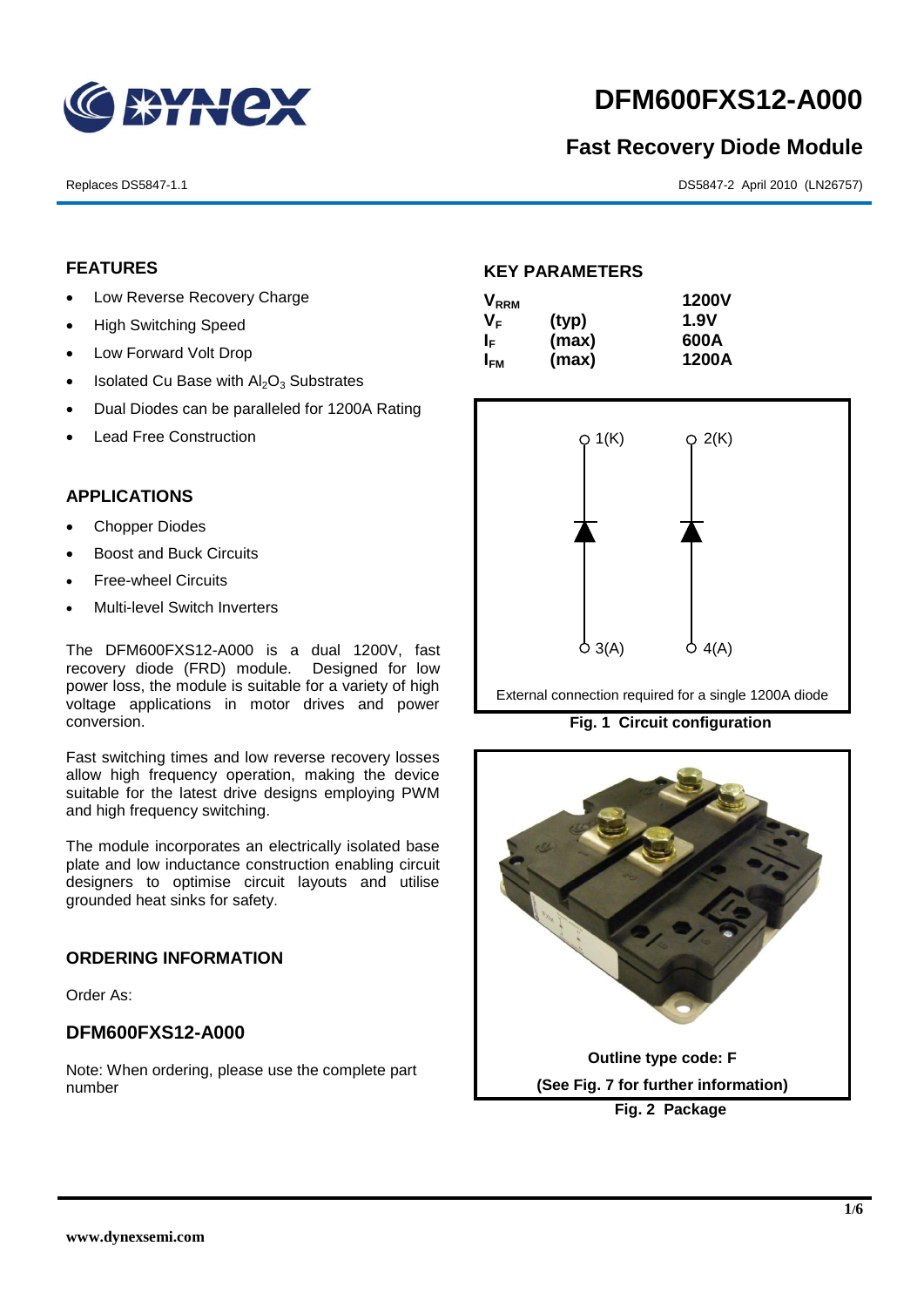# **ABSOLUTE MAXIMUM RATINGS**

Stresses above those listed under 'Absolute Maximum Ratings' may cause permanent damage to the device. In extreme conditions, as with all semiconductors, this may include potentially hazardous rupture of the package. Appropriate safety precautions should always be followed. Exposure to Absolute Maximum Ratings may affect device reliability.

#### **Tcase = 25°C unless stated otherwise**

| Symbol                 | <b>Parameter</b>                  | <b>Test Conditions</b>                                     | Max. | <b>Units</b> |
|------------------------|-----------------------------------|------------------------------------------------------------|------|--------------|
| <b>V<sub>RRM</sub></b> | Repetitive peak reverse voltage   | $T_i = 125$ °C                                             | 1200 | V            |
| ΙF                     | Forward current (per arm)         | DC, $T_{\text{case}} = 75^{\circ}C$ , $T_i = 125^{\circ}C$ | 600  | A            |
| <b>IFM</b>             | Max. forward current              | $T_{\text{case}} = 110^{\circ}C, t_{p} = 1ms$              | 1200 | A            |
| $I^2t$                 | $I2t$ value fuse current rating   | $V_R = 0$ , $t_p = 10$ ms, $T_i = 125$ °C                  | 100  | $kA^2s$      |
| $P_{\text{max}}$       | Max. transistor power dissipation | $T_{\text{case}} = 25^{\circ}C$ , $T_i = 125^{\circ}C$     | 2500 | W            |
| V <sub>isol</sub>      | Isolation voltage - per module    | Commoned terminals to base plate.<br>AC RMS, 1 min, 50Hz   | 2500 | V            |

# **THERMAL AND MECHANICAL RATINGS**

| Internal insulation material:     | $Al_2O_3$        |
|-----------------------------------|------------------|
| Baseplate material:               | Сu               |
| Creepage distance:                | 20 <sub>mm</sub> |
| Clearance:                        | 10 <sub>mm</sub> |
| CTI (Comparative Tracking Index): | 350              |

| Symbol                     | <b>Parameter</b>                                      | <b>Test Conditions</b>                        | Min   | Typ. | <b>Max</b> | <b>Units</b> |
|----------------------------|-------------------------------------------------------|-----------------------------------------------|-------|------|------------|--------------|
| $R_{th(i-c)}$              | Thermal resistance (per arm)                          | Continuous dissipation -<br>junction to case  |       | ۰    | 40         | °C/kW        |
| $R_{th(c-h)}$              | Thermal resistance -<br>case to heatsink (per module) | Mounting torque 5Nm<br>(with mounting grease) |       |      | 8          | °C/kW        |
| $T_i$                      | Junction temperature                                  |                                               |       | ۰    | 125        | $^{\circ}C$  |
| ${\mathsf T}_{\text{stg}}$ | Storage temperature range                             |                                               | $-40$ | -    | 125        | $^{\circ}C$  |
|                            |                                                       | Mounting – M6                                 |       | ۰    | 5          | <b>Nm</b>    |
|                            | <b>Screw Torque</b>                                   | Electrical connections - M8                   |       | -    | 10         | <b>Nm</b>    |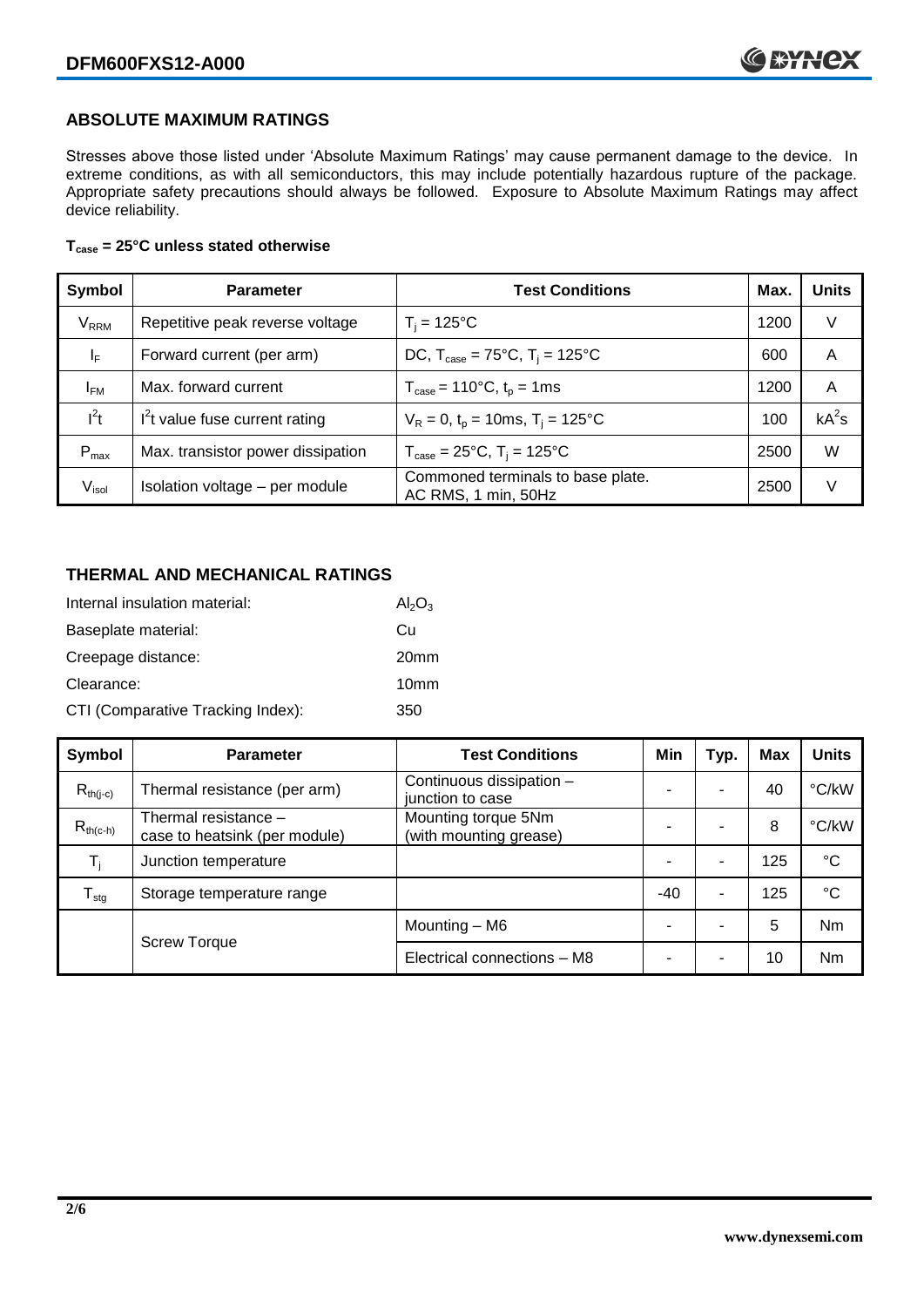# **STATIC ELECTRICAL CHARACTERISTICS – PER ARM**

### **Tcase = 25°C unless stated otherwise.**

| Symbol       | <b>Parameter</b>     | <b>Test Conditions</b>                 | Min | Typ | <b>Max</b> | <b>Units</b> |
|--------------|----------------------|----------------------------------------|-----|-----|------------|--------------|
| $I_{\rm RM}$ | Peak reverse current | $V_R = 1200V$ , T <sub>i</sub> = 125°C |     |     | 15         | mA           |
| $V_F$        | Forward voltage      | $I_F = 600A$                           |     | 1.9 | 2.2        | V            |
|              |                      | $I_F = 600A$ , $T_i = 125^{\circ}C$    |     | 2.1 | 2.4        | V            |
| Lм           | Inductance           |                                        |     | 20  |            | nH           |

# **STATIC ELECTRICAL CHARACTERISTICS**

#### **Tcase = 25°C unless stated otherwise.**

| <b>Symbol</b> | <b>Parameter</b>                                        | <b>Test Conditions</b> | Min | Тур | <b>Max</b> | <b>Units</b> |
|---------------|---------------------------------------------------------|------------------------|-----|-----|------------|--------------|
| <b>L</b> M    | Module inductance<br>(externally connected in parallel) |                        |     | 15  |            | nH           |

# **DYNAMIC ELECTRICAL CHARACTERISTICS – PER ARM**

#### **Tcase = 25°C unless stated otherwise**

| <b>Symbol</b>   | <b>Parameter</b>              | <b>Test Conditions</b>  | Min | Typ. | Max | Units |
|-----------------|-------------------------------|-------------------------|-----|------|-----|-------|
| $Q_{rr}$        | Reverse recovery charge       | $I_F = 600A$            |     | 100  |     | μC    |
| 1 <sub>rr</sub> | Peak reverse recovery current | $V_R = 600V$            |     | 400  |     | Α     |
| $E_{rec}$       | Reverse recovery energy       | $dl_F/dt = 4500A/\mu s$ |     | 40   |     | mJ    |

# **Tcase = 125°C unless stated otherwise**

| Symbol    | <b>Parameter</b>              | <b>Test Conditions</b>  | Min | Typ. | Max | <b>Units</b> |
|-----------|-------------------------------|-------------------------|-----|------|-----|--------------|
| $Q_{rr}$  | Reverse recovery charge       | $I_F = 600A$            |     | 150  |     | μC           |
| - Irr     | Peak reverse recovery current | $V_R = 600V$            |     | 475  |     | Α            |
| $E_{rec}$ | Reverse recovery energy       | $dl_F/dt = 4200A/\mu s$ |     | 75   |     | mJ           |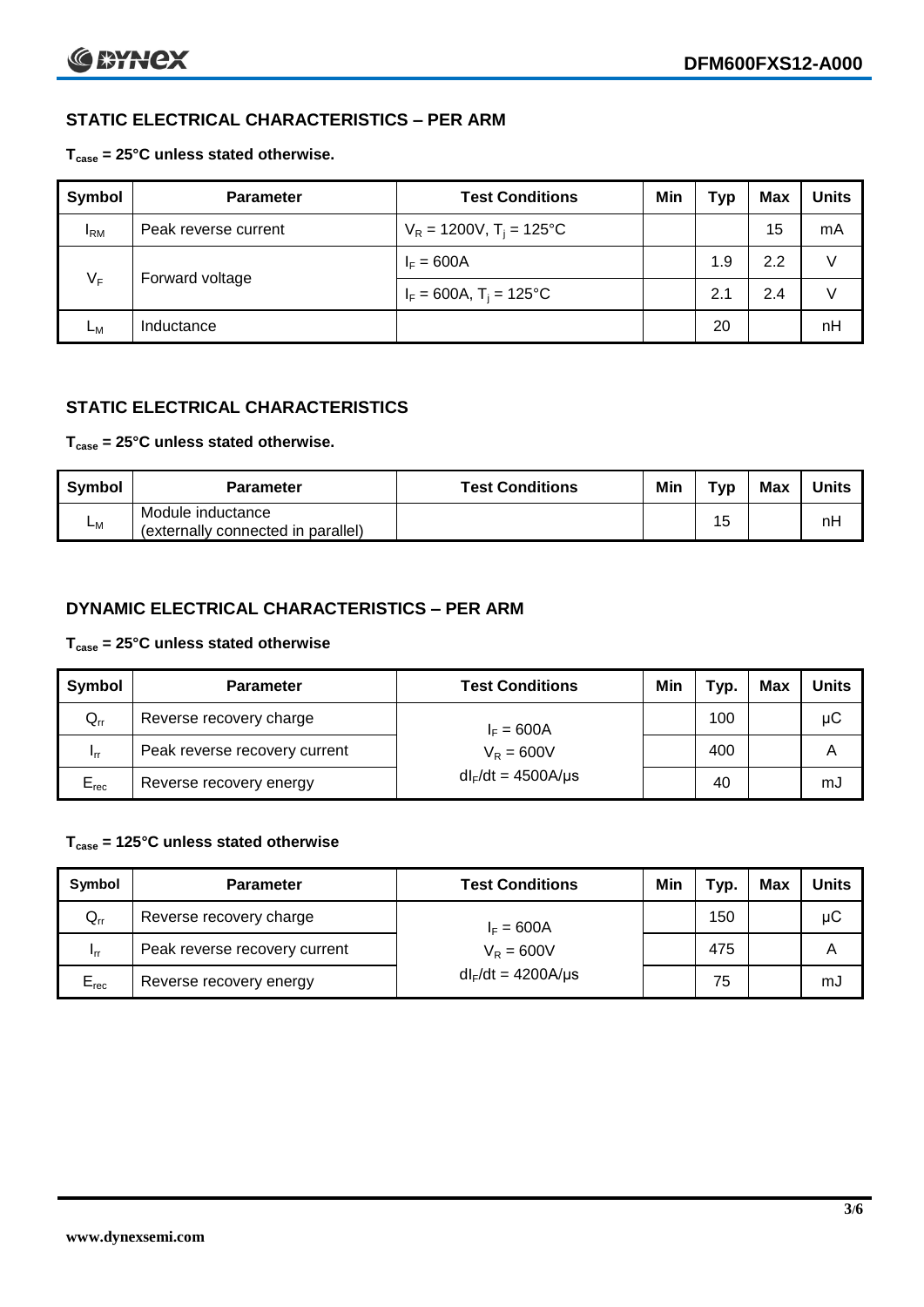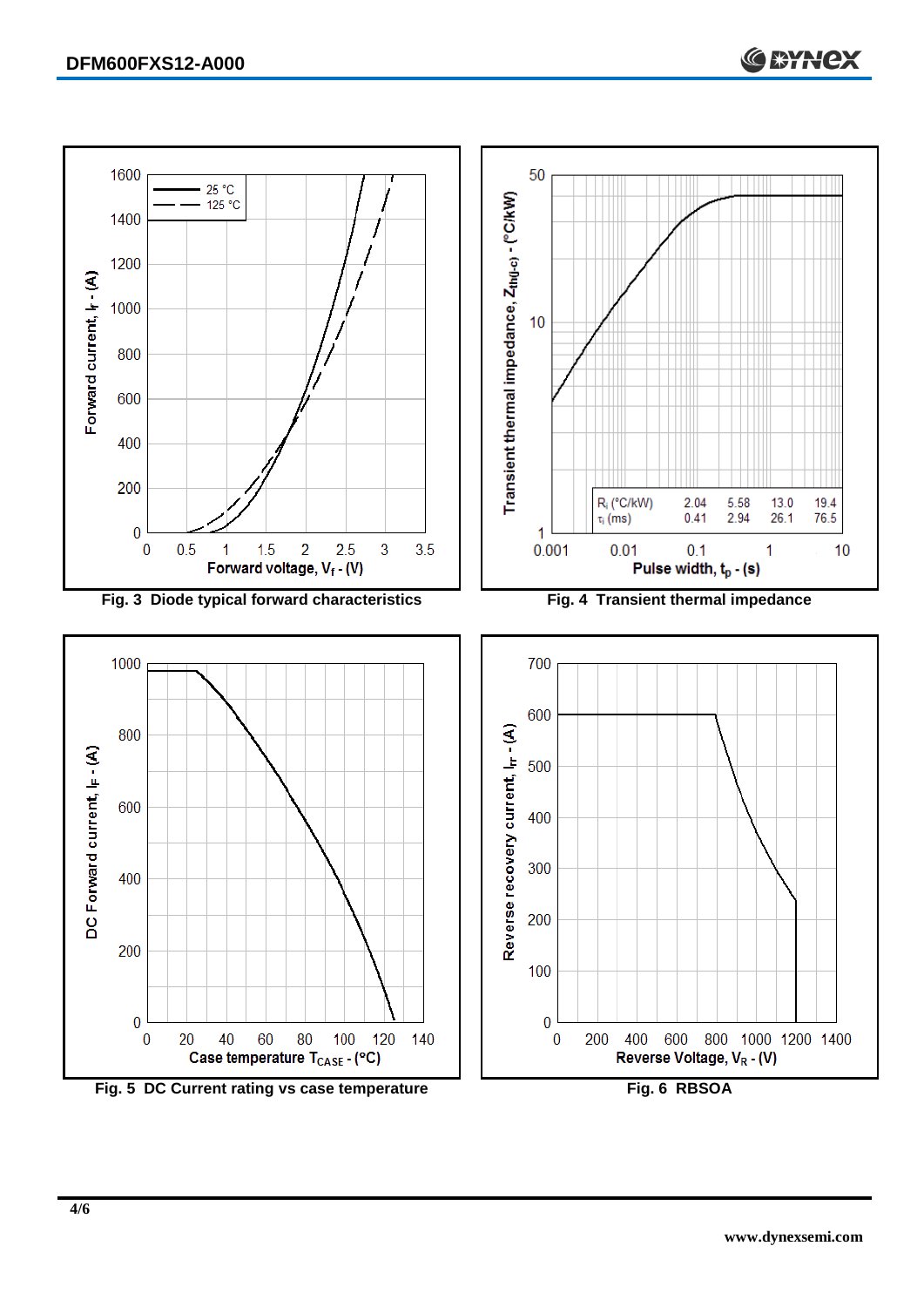



#### **PACKAGE DETAILS**

For further package information, please visit our website or contact Customer Services. All dimensions in mm, unless stated otherwise. **DO NOT SCALE.**